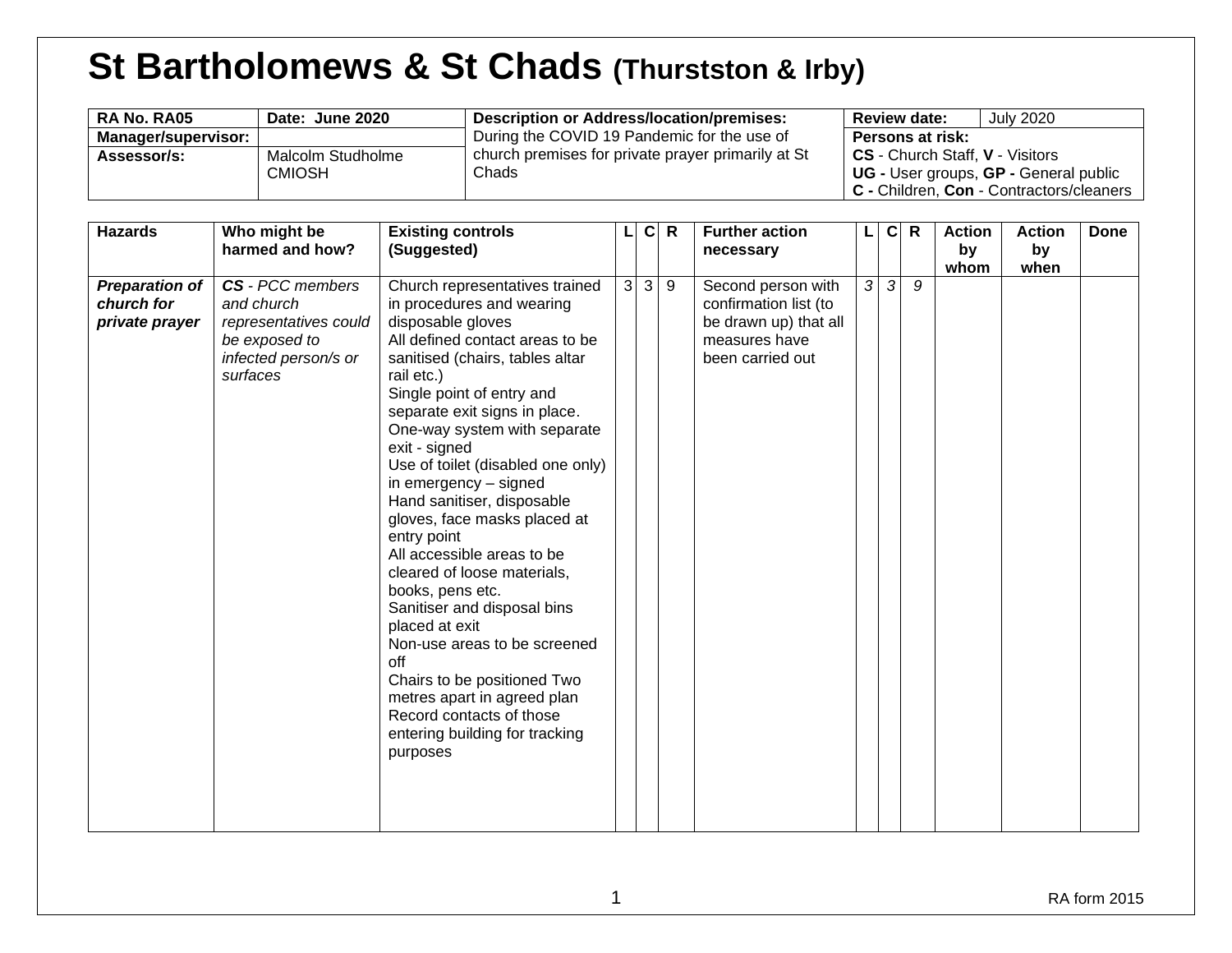| <b>Hazards</b>                                                                                                         | Who might be<br>harmed and how?                                                                                                               | <b>Existing controls</b><br>(Suggested)                                                                                                                                                                                                                                                                                                                                                                                                                                           |                | $\mathbf c$    | R     | <b>Further action</b><br>necessary                                                                                                                                                                                                  | L                   | $\mathbf C$    | R | <b>Action</b><br>by<br>whom | <b>Action</b><br>by<br>when | Done |
|------------------------------------------------------------------------------------------------------------------------|-----------------------------------------------------------------------------------------------------------------------------------------------|-----------------------------------------------------------------------------------------------------------------------------------------------------------------------------------------------------------------------------------------------------------------------------------------------------------------------------------------------------------------------------------------------------------------------------------------------------------------------------------|----------------|----------------|-------|-------------------------------------------------------------------------------------------------------------------------------------------------------------------------------------------------------------------------------------|---------------------|----------------|---|-----------------------------|-----------------------------|------|
| <b>Opening of</b><br>church for<br>private prayer                                                                      | CS, V, GP, C, -<br>(PCC members and<br>church<br>representatives<br>All attendees<br>could be exposed to<br>infected person/s or<br>surfaces) | Church representatives trained<br>in procedures in attendance<br>during times of opening<br>Signs "open for prayer<br>please follow instructions and<br>guidance by representatives"<br>One-way system with separate<br>exit - signage in place<br>Use of one toilet (disabled one<br>only) in emergency - signs in<br>place<br>Hand sanitiser, disposable<br>gloves, face masks available at<br>entry point<br>Sanitiser and disposal bins<br>(with bag liner) available at exit | 3 <sup>1</sup> | $\overline{4}$ | 12    | Checklist to be<br>compiled<br>Register of entry to<br>be drawn up<br>Signs to be<br>formatted and put in<br>place<br>Training of those in<br>attendance<br>Sanitiser, gloves,<br>facemasks, bins to<br>be purchased or<br>acquired | $\mathfrak{Z}$      | 3              | 9 |                             |                             |      |
| <b>Access to</b><br>church for<br>essential<br>maintenance<br>or repair by<br>contractors or<br>other<br>tradespersons | Con, CS, (PCC<br>members, church<br>representatives or<br>contractors could be<br>exposed to infected<br>person/s or surfaces)                | Risk assessments/method<br>statements to be submitted<br>prior to attendance on site.<br>Contractor has appropriate<br>liability insurance in place<br>List of current restrictions and<br>procedures to be discussed<br>and agreed with contractor and<br>all persons under their control<br>Contractor to sign in and all<br>those under their control<br>All waste to be removed from<br>site by contractor and bagged<br>appropriately following good<br>hygiene practice     | 3 <sup>1</sup> | $\overline{4}$ | 12    | Sign in/out sheet to<br>be drawn up<br>Nominated person<br>of contact for<br>contractor to be<br>appointed                                                                                                                          | $\overline{\omega}$ | $\mathfrak{Z}$ | 9 |                             |                             |      |
| Sanitising/<br>cleaning of<br>church,<br>fitments and<br>chattels<br>between<br>openings and<br>after use              | $CS, Con - (PCC)$<br>members and church<br>representatives could<br>be exposed to<br>infected surfaces or<br>person/s)                        | Log of access of those in<br>premises<br>Hand sanitiser, disposable<br>gloves, face masks available at<br>entry point<br>Sanitiser and disposal bins<br>(with liner) available at exit<br>Completed check list in place                                                                                                                                                                                                                                                           | 3              | 3              | $9\,$ | Deep clean carried<br>out weekly if in<br>regular use(Less<br>than 72 hours)<br>All cleaning waste to<br>be bagged and<br>labelled                                                                                                  | $\mathcal{S}$       | 3              | 9 |                             |                             |      |